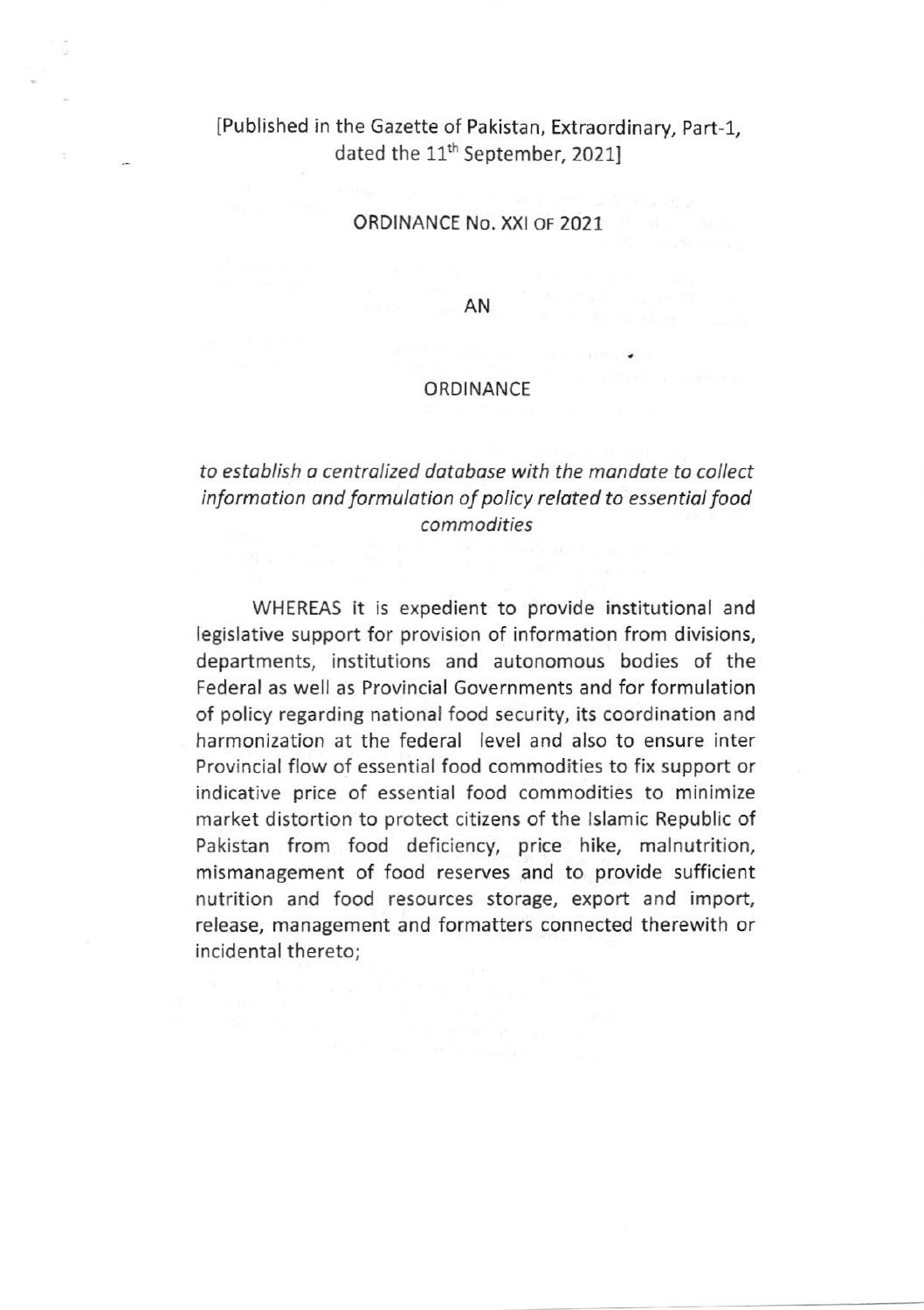AND WHEREAS, the Senate and the National Assembly are not in session and the President is satisfied that circumstances exist which render it necessary to take immediate action:

NOW, THEREFORE, in exercise of the powers conferred by clause (1) of Article 89 of the Constitution of Islamic Republic of Pakistan, the President is pleased to make and promulgate the following Ordinance:-

Short title, extent and commencement.- (1) This Ordinance shall 1. be called the Pakistan Food Security Flow and Information Ordinance, 2021.

- It extends to the whole of Pakistan  $(2)$
- $(3)$ It shall come into force at once.

 $2.$ Definitions.- In this Ordinance, unless the context otherwise requires,-

- "Central Dash Board" means the database, storage and management  $(a)$ of country-wide information of Essential Food Commodities in such form and manner as prescribed, which is necessary to assist the NFSMC to formulate the National Food Security Policy;
- "concerned Division" means the Division to which the business of  $(b)$ this Ordinance stands allocated under the Rules of Business, 1973;
- "essential food commodities" means the commodities listed in the  $(c)$ Schedule to this Ordinance;
- (d) "executive committee" means executive committee established under this Ordinance;
- "information" includes crop acreage, production, yield, pricing,  $(e)$ procurement, storage capacity, inspections, import or export, movement of releases and any other information required by the Federal Government to achieve the objectives of this Ordinance;
- "National Food Security Management Committee or NFSMC"  $(f)$ means the committee established under this Ordinance;
- "National Food Security Policy" means a comprehensive policy,  $(g)$ formulated and issued by the NFSMC to achieve the objectives of this Ordinance, including without limitation, for coordination and harmonization at the federal level of pricing, movement and release management of Essential Food Commodities;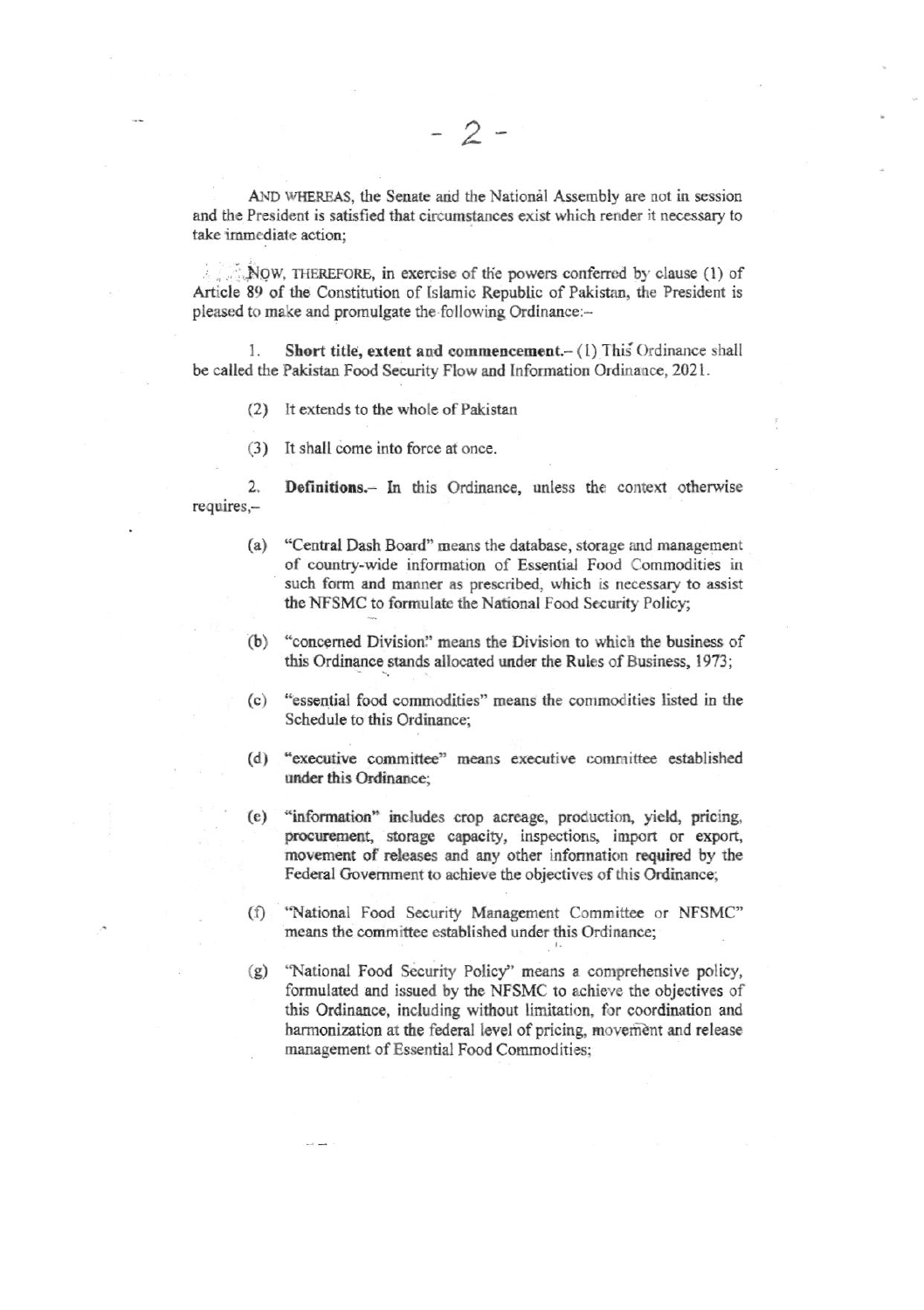"prescribed" means prescribed by the rules made under this  $(h)$ Ordinance:

 $-3-$ 

- "Provincial Dash Board" means the database, storage and  $(i)$ management of provincial information of Essential Food Commodities in such form and manner as prescribed, which is necessary to assist the NFSMC to formulate the National Food Security Policy;
- "regulations" means regulations made under this Ordinance;  $(i)$
- (k) "rules" means rules made under section 9 of this Ordinance; and
- "Secretary" means the person appointed as secretary to the NFSMC  $(1)$ by the Prime Minister.

National Food Security Management Committee.- (1) The 3. Federal Government shall, by notification in the official Gazette, constitute the NFSMC consisting of Prime Minister, the Provincial Chief Ministers and Chief Secretaries and such other persons as the Prime Minister nominates from time to time.

(2) The Prime Minister shall be the chairman and the other persons specified in sub-section (1) shall be members of the NFSMC. The Prime Minister shall appoint one of the members as the Secretary.

(3) The NFSMC shall meet at least twice in a year. The Prime Minister may also call a meeting of the NFSMC at any time. The quorum for a meeting of the NFSMC shall be one-thirds of its total membership and decisions thereof shall be taken by a majority of the members present and voting:

Provided that the NFSMC may, if approved by the Prime Minister, also take decisions by circulation without holding a meeting.

(4) The NFSMC shall formulate and issue the National Food Security Policy, implementation whereof shall be done by the Executive Committee by notification in the official Gazette.

(5) The NFSMC shall ensure that necessary institutional arrangements are in place at the Federal, Provincial and District and local levels for prompt sharing of information relating to national food security and essential food commodities including the provision, maintenance and operation of the Central Dash Board and the Provincial Dash Board in the prescribed manner.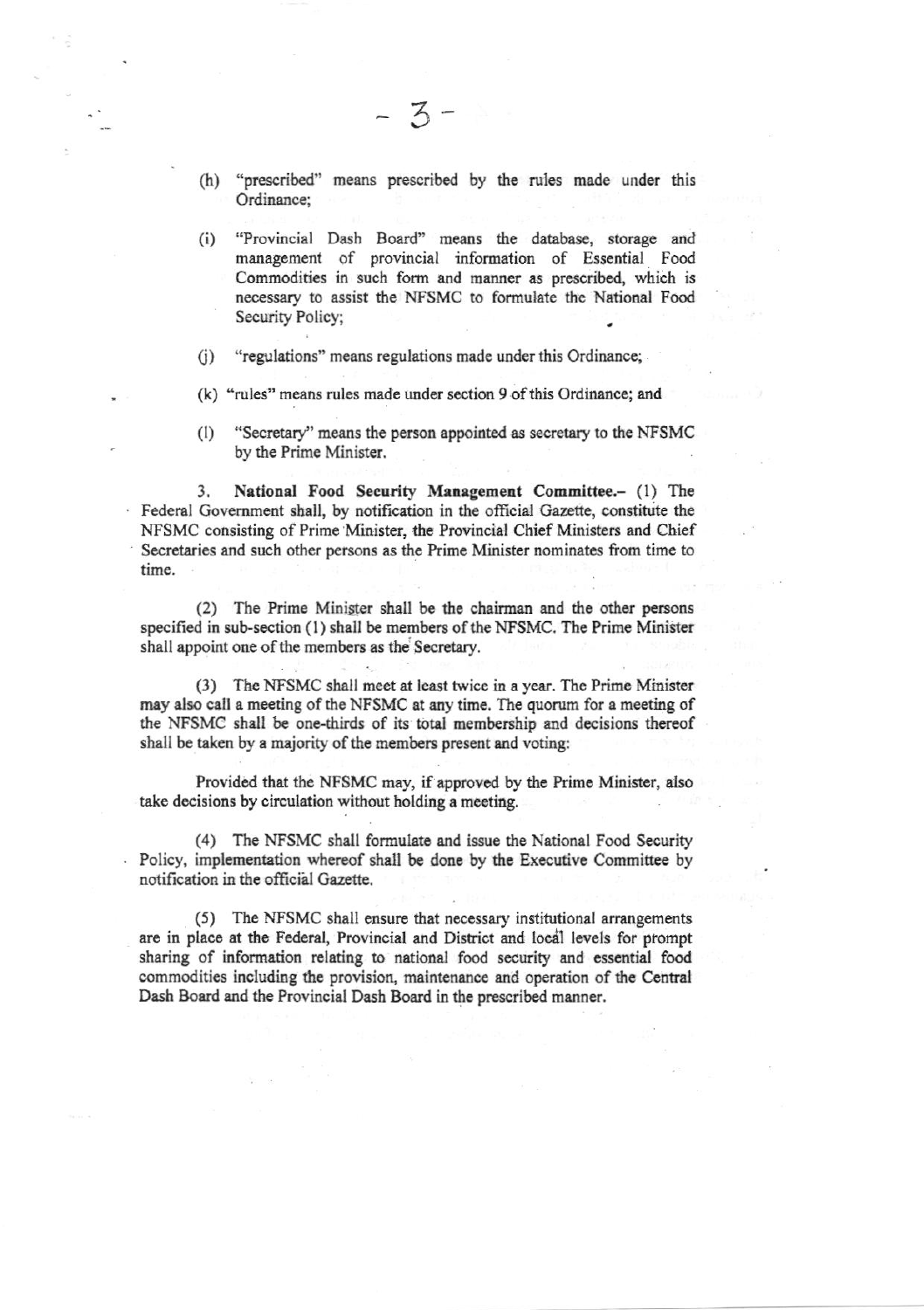Executive Committee.- (1) The Federal Government may, by  $4.$ notification in the official Gazette, constitute the Executive Committee, consisting of a convener and such members representing the federal and provincial governments as the NFSMC may nominate.

(2) The Executive Committee shall meet twice in a month and shall ensure implementation of the National Food Security Policy. The Convener of the Executive Committee may also call special meetings thereof as and when required.

(3) Subject to the provisions of this Ordinance, the Executive Committee shall recommend to the NFSMC,

- (a) ways and means to collect information,
- (b) fix the minimum support or indicative or intervention prices,
- (c) manage procurement or releases or movement from the public sector of the essential food commodities.

Provision of information. The Executive Committee may call for 5. any pertinent information required by it for carrying out the purposes of this Ordinance from any person involved, directly or indirectly, in any activity related to the National Food Security Policy and essential food commodities or any matter incidental or consequential thereto. Any person called upon to provide such information shall do so within the period specified by the executive committee.

Contravention.— (1) If an officer of a province working under the 6. direct or indirect control or authority of the Chief Secretary of the said Province, does not comply with the provisions of or directions given under this Ordinance, the Chief Secretary concerned shall either himself or direct relevant authority, as the case may be, to take action against the delinquent officer in accordance with law.

(2) In case no action is taken as per sub-section  $(1)$  or the provisions of this Ordinance are not complied with, the competent authority shall take action against the officials responsible in accordance with law.

7. Offences.- (1) Subject to section 6 any person who contravenes any provision of this Ordinance shall be guilty of an offence punishable by imprisonment not exceeding six months or with the prescribed fine or with both.

(2) The provisions of sub-section (1) shall be in addition to and not in derogation of section 6 of this Act or any other law for the time being in force.